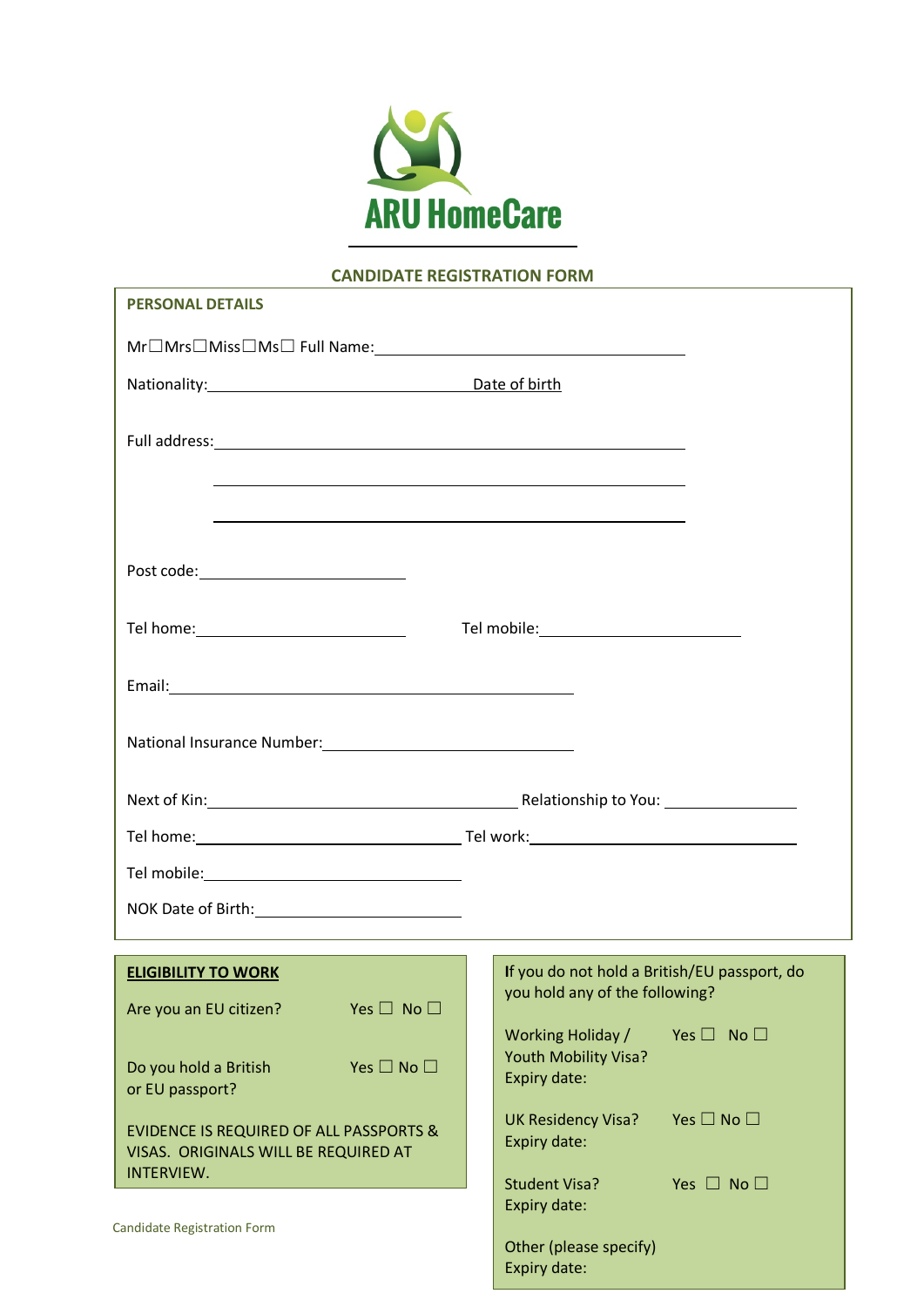## **OWN TRANSPORT / DRIVING LICENCE**

(A) Can you drive? Y☐ N☐

(B) Do you hold a current driving licence?  $Y\square N\square$ 

(C) Own transport  $Y\square N\square$ 

(D) Do you hold Business Insurance Y☐ N☐

If you have answered "Yes" to A and B above can you please complete and sign the declaration below;

(D) I have provided ARU with a copy of my current Driving License Y $\Box$  N $\Box$ 

(E) Any pending endorsements  $Y\square N\square$ 

(F) Licence number: [ ]

**I undertake to inform ARU immediately, should there be a change in the above information and supply a copy of my updated licence details immediately upon receipt myself.**

| Date:<br>Signature: I |  |
|-----------------------|--|
|                       |  |
|                       |  |

#### **GENERAL INFORMATION**

| If yes, please state convictions and dates; |  |
|---------------------------------------------|--|

Do you hold a current CRB………………………………....................................................Yes☐ No☐

**Please give details of your availability to work: NB The care sector has a need to provide care 24 hours a day / 365 days a year:**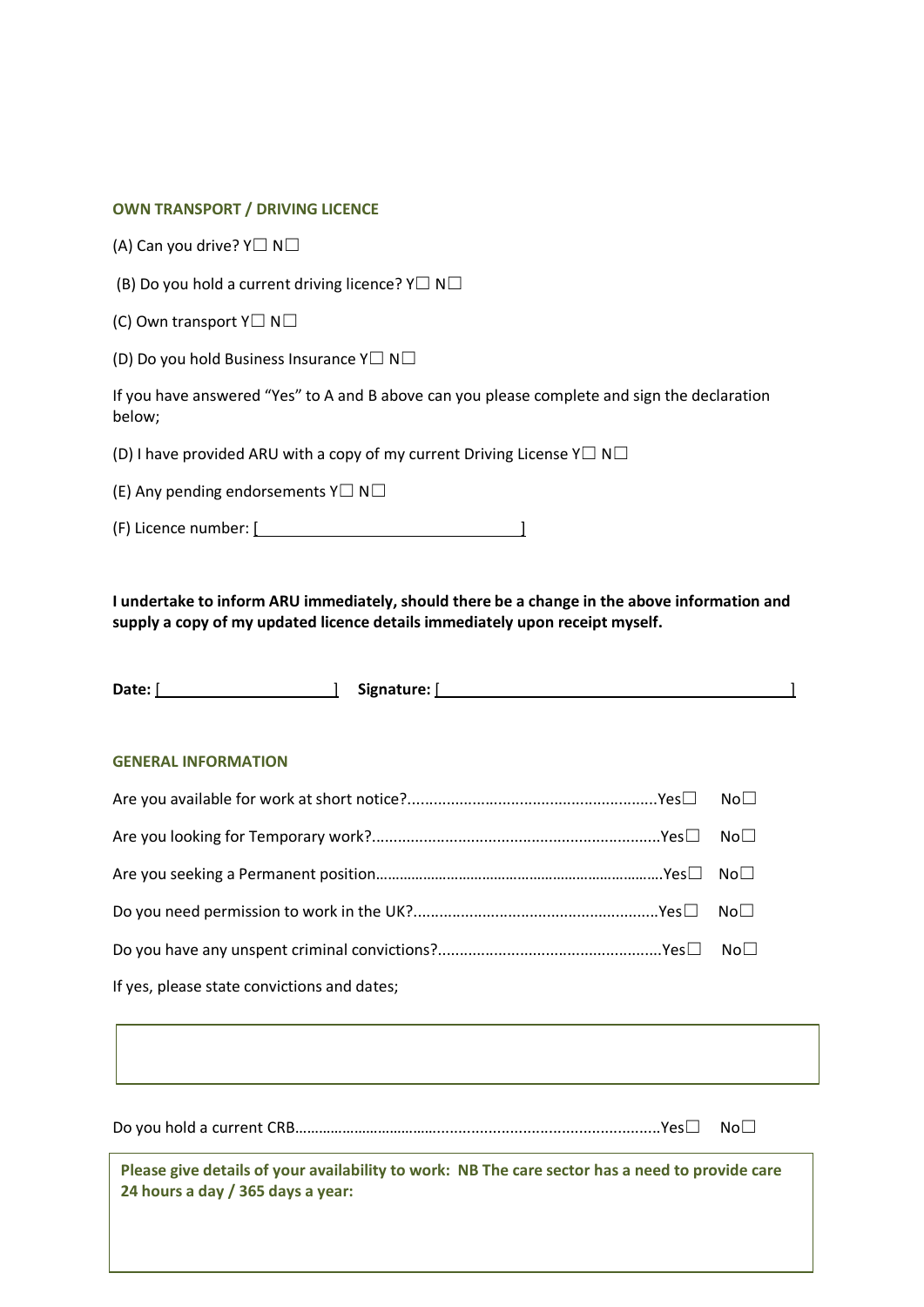# **EDUCATION DETAILS** (Including Higher Education)

| Date from | Date to | <b>School / College</b> | <b>Qualifications / level gained</b> |  |
|-----------|---------|-------------------------|--------------------------------------|--|
|           |         |                         |                                      |  |
|           |         |                         |                                      |  |
|           |         |                         |                                      |  |
|           |         |                         |                                      |  |
|           |         |                         |                                      |  |
|           |         |                         |                                      |  |
|           |         |                         |                                      |  |
|           |         |                         |                                      |  |
|           |         |                         |                                      |  |
|           |         |                         |                                      |  |
|           |         |                         |                                      |  |
|           |         |                         |                                      |  |
|           |         |                         |                                      |  |
|           |         |                         |                                      |  |
|           |         |                         |                                      |  |
|           |         |                         |                                      |  |
|           |         |                         |                                      |  |
|           |         |                         |                                      |  |
|           |         |                         |                                      |  |

| <b>QUALIFICATIONS</b>                                                                                                                                                                                           |                       |                      |  |
|-----------------------------------------------------------------------------------------------------------------------------------------------------------------------------------------------------------------|-----------------------|----------------------|--|
| Please list all qualifications held and training courses undertaken, including NVQ's etc. Please<br>bring the originals to interview where copies will be taken. The certificates will require<br>verification. |                       |                      |  |
| <b>Qualification</b>                                                                                                                                                                                            | <b>Place Obtained</b> | <b>Date Obtained</b> |  |
|                                                                                                                                                                                                                 |                       |                      |  |

| Qualification | <b>FIALE UNIQUIEU</b> | Dare Optallicu |
|---------------|-----------------------|----------------|
|               |                       |                |
|               |                       |                |
|               |                       |                |
|               |                       |                |
|               |                       |                |
|               |                       |                |
|               |                       |                |
|               |                       |                |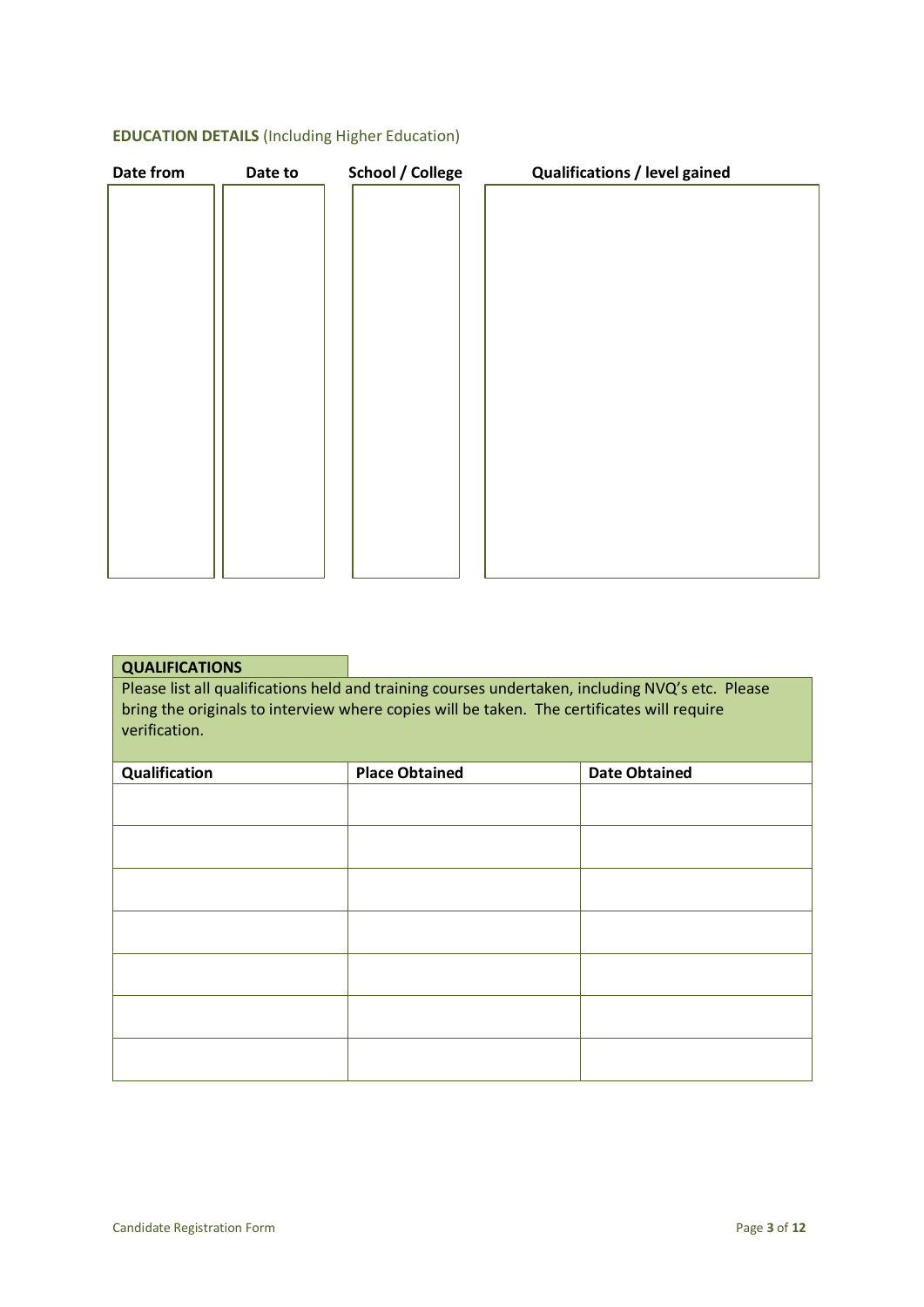| <b>CARE INDUSTRY</b>       |       |                                                                               |       |
|----------------------------|-------|-------------------------------------------------------------------------------|-------|
| <b>TRAINING</b>            |       |                                                                               |       |
|                            |       | Please indicate the dates and training for which you have valid certificates: |       |
| Course:                    | Date: | Course:                                                                       | Date: |
| Moving & Handling          |       | Safeguarding Vulnerable Adults                                                |       |
| <b>Emergency First Aid</b> |       | Administration of medication                                                  |       |
| Health & Safety            |       | Safeguarding of Children                                                      |       |
|                            |       | Food Hygiene                                                                  |       |
|                            |       |                                                                               |       |

# **SUPPORTING INFORMATION:**

Please provide us with any further information which you feel will support your application to work for ARU. Please provide a summary of your skills, experiences and any personal attributes which you feel will be of benefit to ARU and our service users: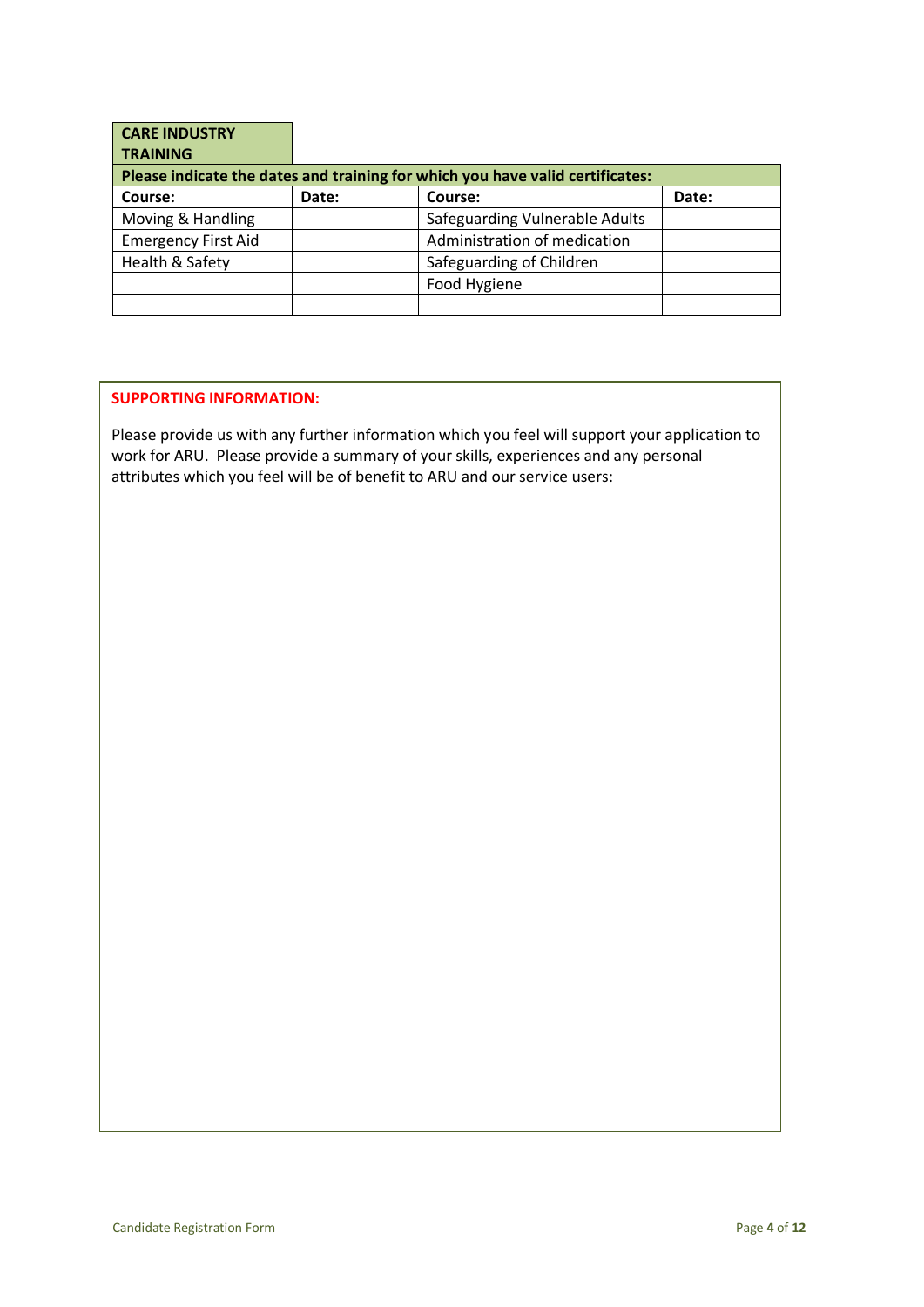# **DBS Details**

•

•

•

•

•

**Mothers Maiden Name: …………………………………………………….……………**

**Last 5 years addresses with month and year:**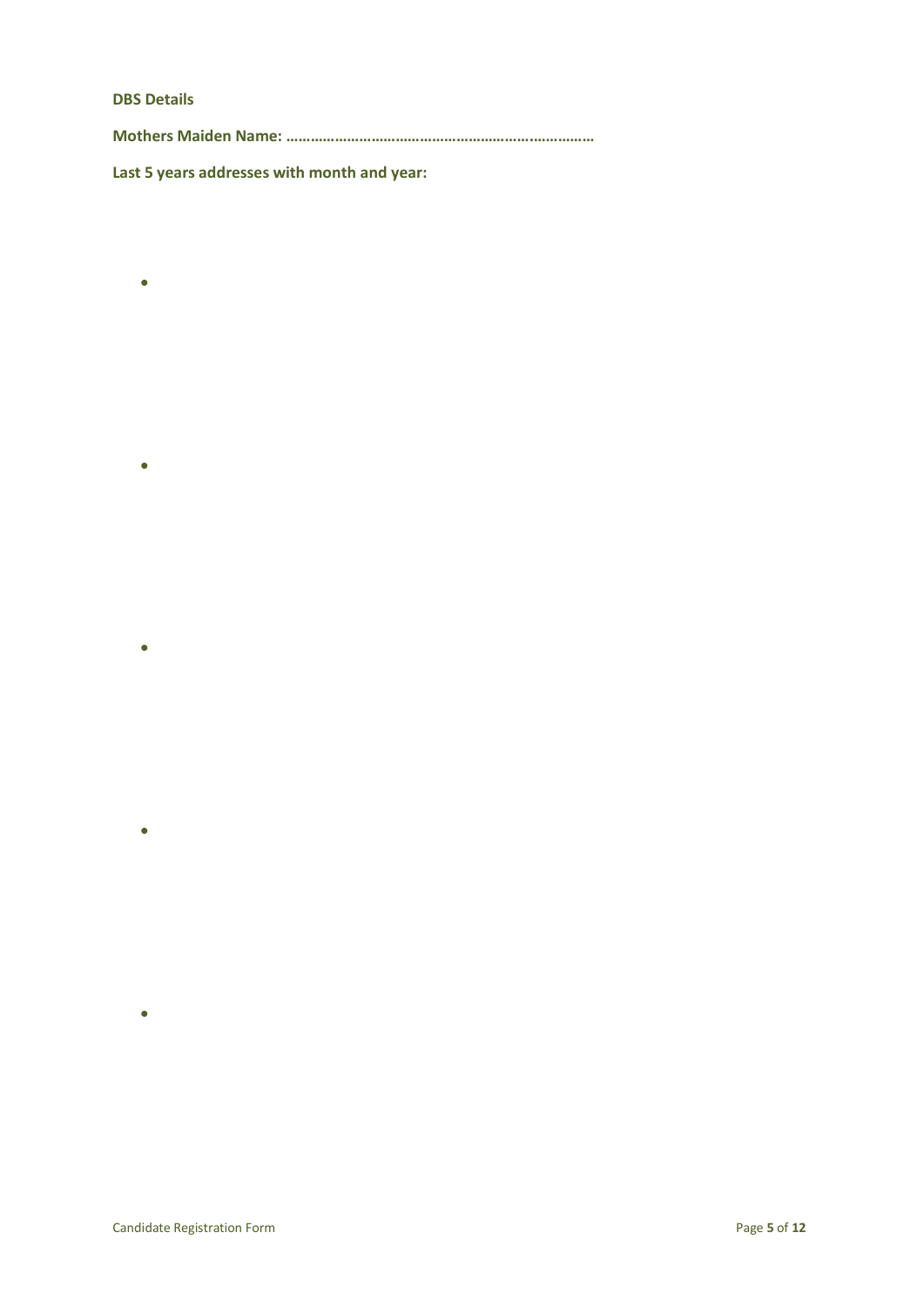## **PREFERRED WORK**

How far from home can you travel to work?

What languages can you speak?

**REFERENCE DETAILS** Please start with your most recent employer and include any voluntary work or any breaks in employment or study. Your last three employers is sufficient so that we can request a reference. If you are a Student or have little experience, please write in the names of two contacts we can approach for a character reference. All referees will be contacted for a written reference prior to you commencing for ARU.

| <u> 1989 - Johann Stoff, amerikansk politiker (* 1908)</u><br><u> 1989 - Jan James James Barnett, fransk politik (d. 1989)</u> |                                                                                                       |
|--------------------------------------------------------------------------------------------------------------------------------|-------------------------------------------------------------------------------------------------------|
|                                                                                                                                |                                                                                                       |
| Tel number: <u>www.community.community.community.com</u>                                                                       |                                                                                                       |
|                                                                                                                                |                                                                                                       |
| <u> 1989 - Johann Barn, mars ann an t-Amhain ann an t-Amhain ann an t-Amhain ann an t-Amhain an t-Amhain ann an t-</u>         |                                                                                                       |
| Employed From: _______________                                                                                                 | $To: \begin{tabular}{ c c c } \hline \quad \quad & \quad \quad & \quad \quad \\ \hline \end{tabular}$ |
|                                                                                                                                |                                                                                                       |
|                                                                                                                                |                                                                                                       |
| Rate per hour: _______________                                                                                                 | May we ask for a reference? $Y \square N \square$                                                     |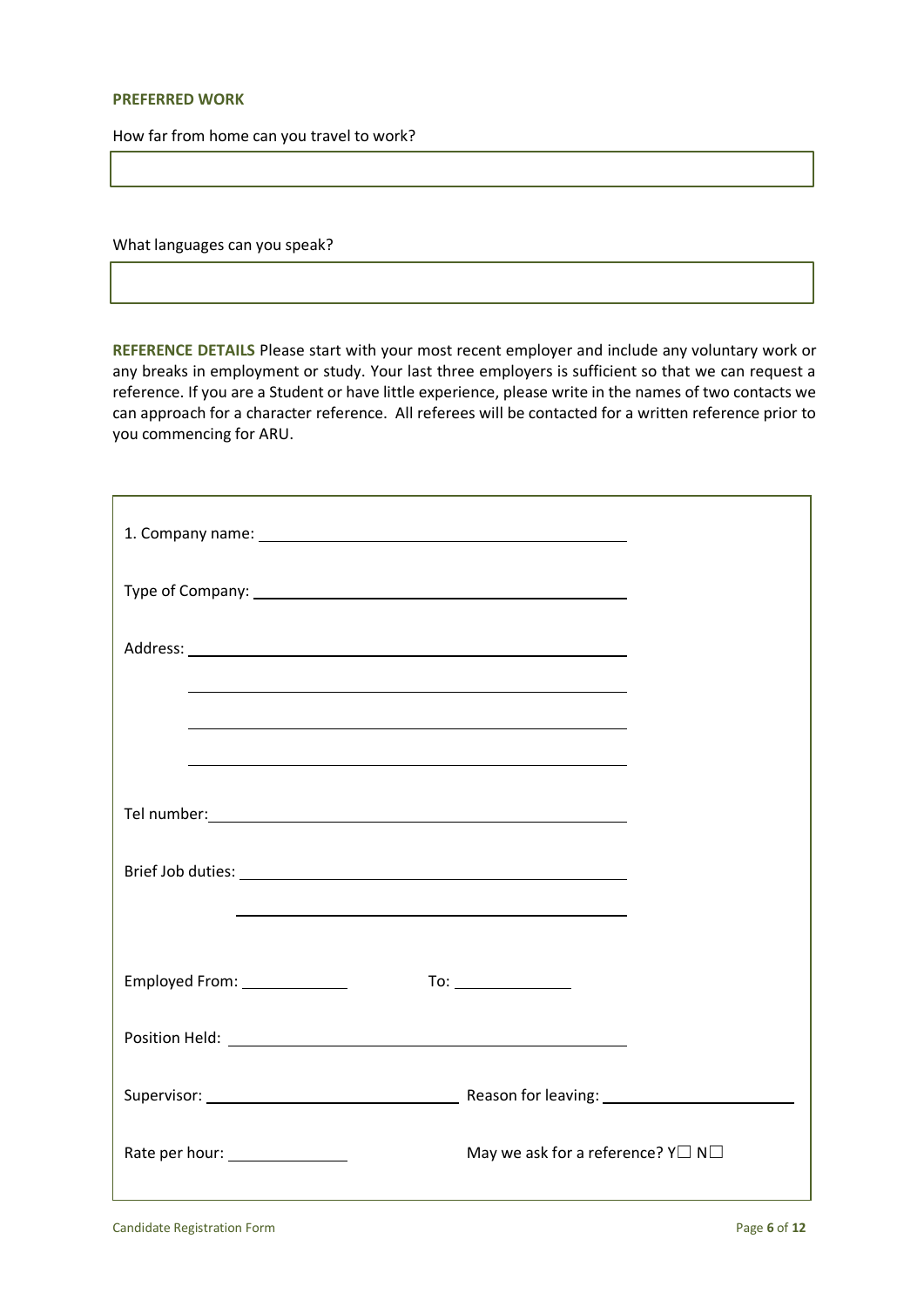| <u>and the state of the state of the state of the state of the state of the state of the state of the state of the state of the state of the state of the state of the state of the state of the state of the state of the state</u> |                                                   |
|--------------------------------------------------------------------------------------------------------------------------------------------------------------------------------------------------------------------------------------|---------------------------------------------------|
|                                                                                                                                                                                                                                      |                                                   |
| <u> 1989 - Johann Stoff, deutscher Stoff, der Stoff, der Stoff, der Stoff, der Stoff, der Stoff, der Stoff, der S</u>                                                                                                                |                                                   |
|                                                                                                                                                                                                                                      |                                                   |
| Employed From: ______________                                                                                                                                                                                                        |                                                   |
|                                                                                                                                                                                                                                      |                                                   |
|                                                                                                                                                                                                                                      |                                                   |
| Rate per hour: ________________                                                                                                                                                                                                      | May we ask for a reference? $Y \square N \square$ |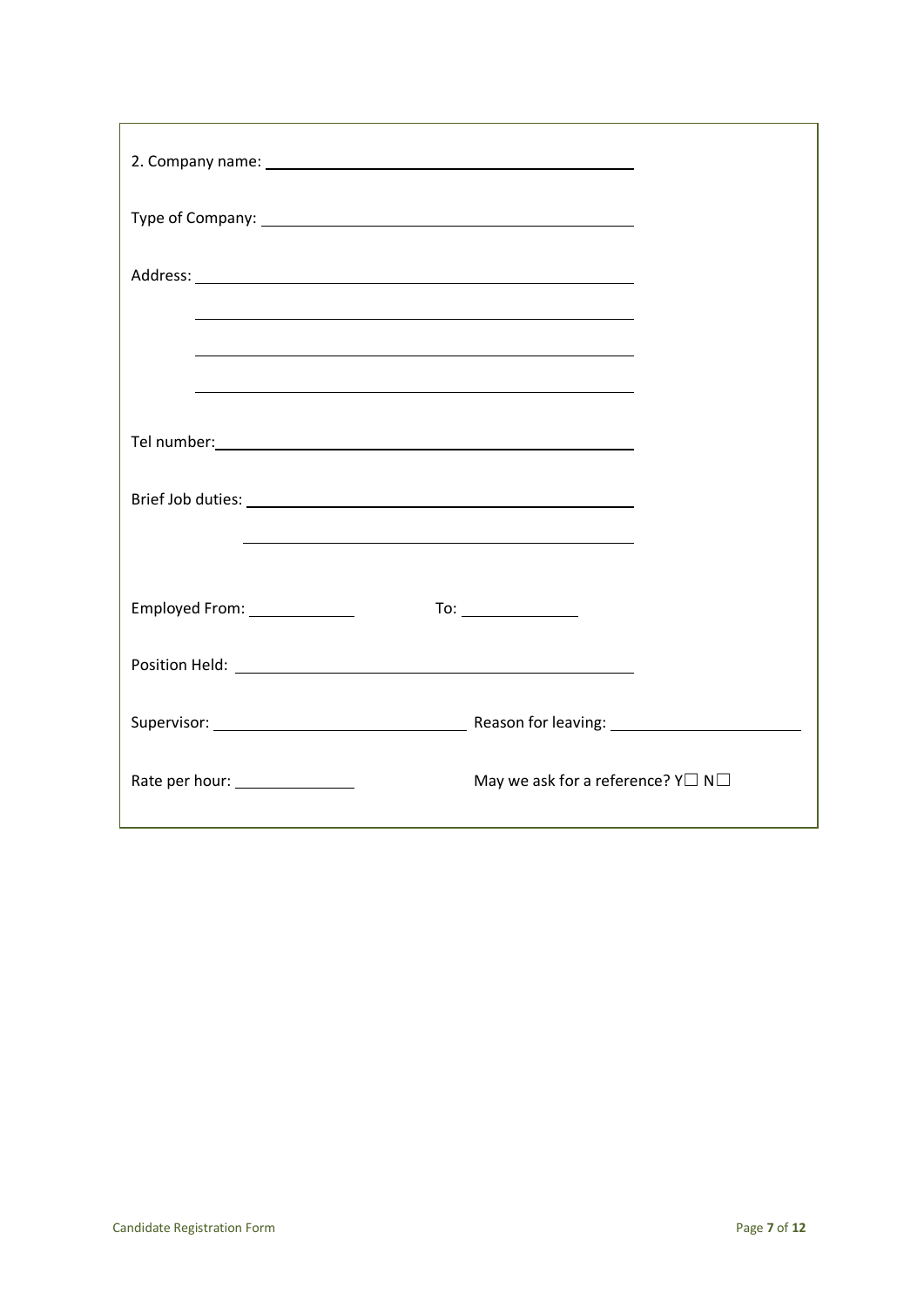| <u> 1989 - Johann Stoff, amerikansk politiker (* 1908)</u><br><u> 1989 - Johann Stoff, deutscher Stoff, der Stoff, der Stoff, der Stoff, der Stoff, der Stoff, der Stoff, der S</u>                                            |                                                                                                                                                                                                                                                                                                                                                                                                                             |
|--------------------------------------------------------------------------------------------------------------------------------------------------------------------------------------------------------------------------------|-----------------------------------------------------------------------------------------------------------------------------------------------------------------------------------------------------------------------------------------------------------------------------------------------------------------------------------------------------------------------------------------------------------------------------|
|                                                                                                                                                                                                                                |                                                                                                                                                                                                                                                                                                                                                                                                                             |
| Tel number: 1000 million and the contract of the contract of the contract of the contract of the contract of the contract of the contract of the contract of the contract of the contract of the contract of the contract of t |                                                                                                                                                                                                                                                                                                                                                                                                                             |
| the contract of the contract of the contract of the contract of the contract of the contract of the contract of                                                                                                                |                                                                                                                                                                                                                                                                                                                                                                                                                             |
| Employed From: _______________                                                                                                                                                                                                 | $\begin{picture}(20,20) \put(0,0){\dashbox{0.5}(5,0){ }} \thicklines \put(0,0){\dashbox{0.5}(5,0){ }} \thicklines \put(0,0){\dashbox{0.5}(5,0){ }} \thicklines \put(0,0){\dashbox{0.5}(5,0){ }} \thicklines \put(0,0){\dashbox{0.5}(5,0){ }} \thicklines \put(0,0){\dashbox{0.5}(5,0){ }} \thicklines \put(0,0){\dashbox{0.5}(5,0){ }} \thicklines \put(0,0){\dashbox{0.5}(5,0){ }} \thicklines \put(0,0){\dashbox{0.5}(5,$ |
|                                                                                                                                                                                                                                |                                                                                                                                                                                                                                                                                                                                                                                                                             |
|                                                                                                                                                                                                                                |                                                                                                                                                                                                                                                                                                                                                                                                                             |
| Rate per hour: _______________                                                                                                                                                                                                 | May we ask for a reference? $Y \square N \square$                                                                                                                                                                                                                                                                                                                                                                           |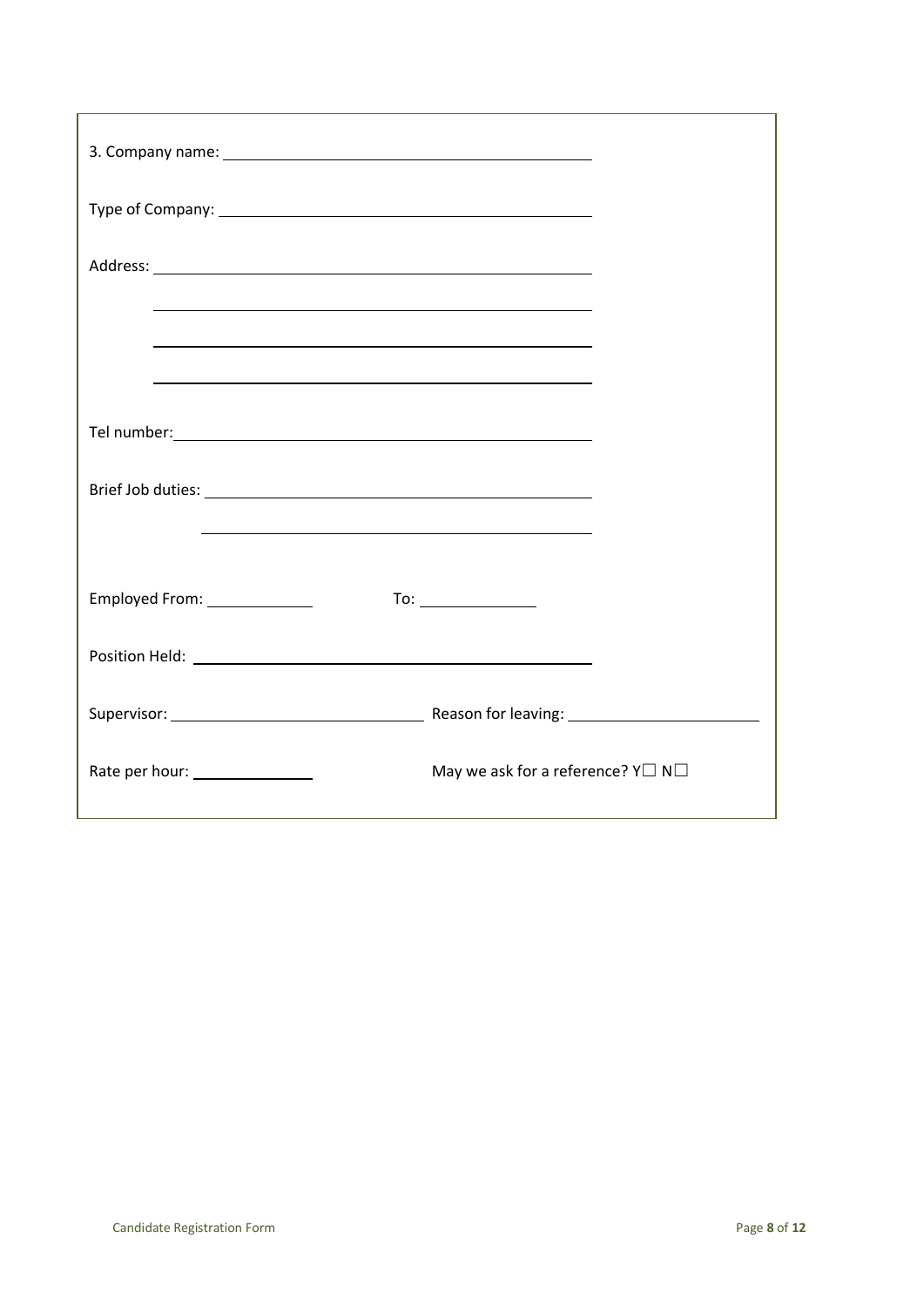your suitability for this post?

**DECLARATIONS** 

**Criminal Records** 

Please tick:

**50% is payable at interview, with the remainder of the balance being deducted from your first monthly wage.**

The work you have applied for is exempt from the Rehabilitations of Offenders Act 1974, which means that all convictions, cautions. reprimands and final warnings on your criminal record need to be disclosed.

You are not entitled to withhold information about convictions, which for other purposes may be considered spent. Only relevant convictions and other information will be taken into account so

Have you ever been convicted by the courts or cautioned,  $Yes \Box No \Box$ 

Are you aware of any Police enquiries undertaken following  $Yes \Box No \Box$ 

Have you ever had a Police check in another country?  $Yes \Box No \Box$ 

disclosure need not necessarily be a bar to obtaining work with ARU.

reprimanded or given a warning by the Police?

allegations made against you, which may have a bearing on

If so, please provide details below and enclose a copy if held.

If you have answered yes to any of the above, please give details below.

**Please note that if at any stage whilst working for ARU we receive a CRB Enhanced Disclosure that highlights information you have not declared, then you will be removed from your assignment.**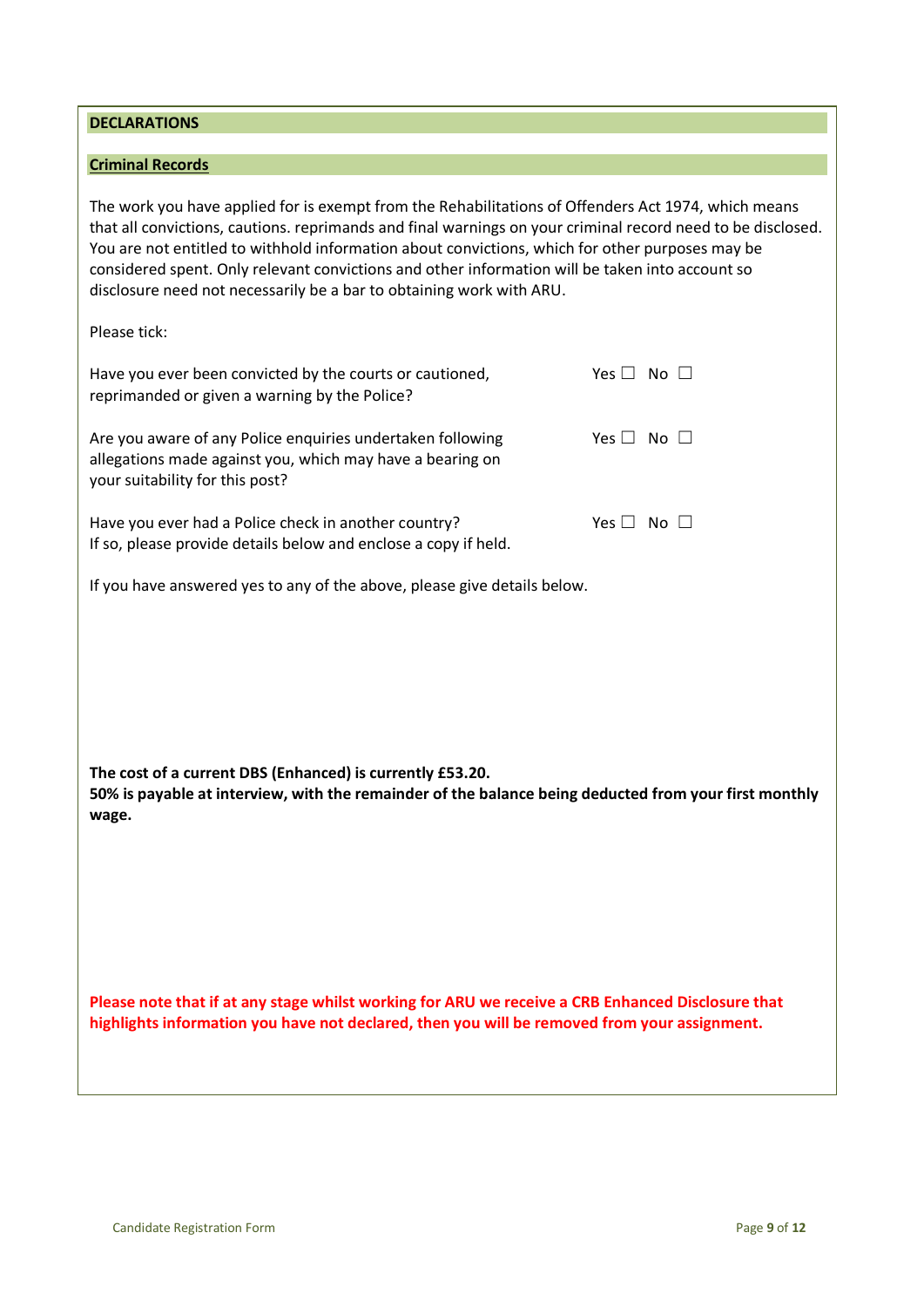| <b>Declarations</b> |                                                                                                                        |
|---------------------|------------------------------------------------------------------------------------------------------------------------|
| 1.                  | I understand that if I am charged or cautioned after signing this declaration, I must inform<br>ARU.                   |
| 2.                  | Have you ever been subject to disciplinary action or are currently being investigated due to<br>alleged misconduct?    |
|                     | Yes $\Box$<br>No <sub>1</sub>                                                                                          |
|                     |                                                                                                                        |
| 3.                  | I acknowledge that I have been given a copy of the Terms and Conditions of Service issued by                           |
|                     | ARU, which is mine to keep, and furthermore that I have read those Terms and Conditions and<br>agree to abide by them. |
| 4.                  | I acknowledge and confirm that ARU is authorised to apply for and obtain references from any                           |
|                     | previous employers and educational establishments.                                                                     |
|                     | 5. I am not aware of any condition, medical or otherwise, which would affect or limit my                               |
|                     | employment or performance, other than those declared in my Occupational Health                                         |
|                     | Questionnaire.                                                                                                         |
| 6.                  | I declare that the information given herein is true and complete and is not presented in a way                         |
|                     | intended to mislead I agree that if I have given false or misleading information or omit to give                       |

- en false or misleading inf relevant information now or in the future that ARU may cease to offer me further agency placements without notice, as well as a claim for recovery of any payments I have received, together with a claim for a loss of profit to ARU.
- 7. I acknowledge that my personal details will be stored and handled correctly by ARU in accordance with the Data Protection Act 1998 however, I agree that they may be made available for audit/review by relevant organisations, e.g. NHS PASA, Care Quality Commission and, where applicable, ARU clients. (This is relevant for all information including all documents - CRB, Occupational Health, References).
- 8. I understand that if I am working on a student visa I can only work for 20 hours per week during term time. I understand that I have a responsibility to monitor this. In addition, if my position as a student changes, I must inform ARU.
- 9. I understand that if I am on a Tier 1 Sponsorship Visa, I can only work for a maximum of 20 hours per week at the same professional level as my sponsorship. I understand that I have a responsibility to monitor this. In addition, if my position with my sponsored company changes, I must inform ARU.
- 10. I confirm that I am not disqualified from working with children, or subject to any sanctions imposed by a regulatory or professional body, ego Ofsted or the General Social Care Council.
- 11. I acknowledge that if any of my details stated on this Application Form change, I must inform ARU immediately.

# DATA PROTECTION STATEMENT

The information that you provide on this Form and on a CV given will be used by ARU to provide you with a recruitment service. In providing this service to you, you consent to your personal data being included on a computerised database and consent to us transferring your personal details to our clients. We may check the information collected with a third parties or with other information held by us. We may also use or pass to certain third parties information to prevent or detect crime, to protect public funds or in any other way permitted or required by law.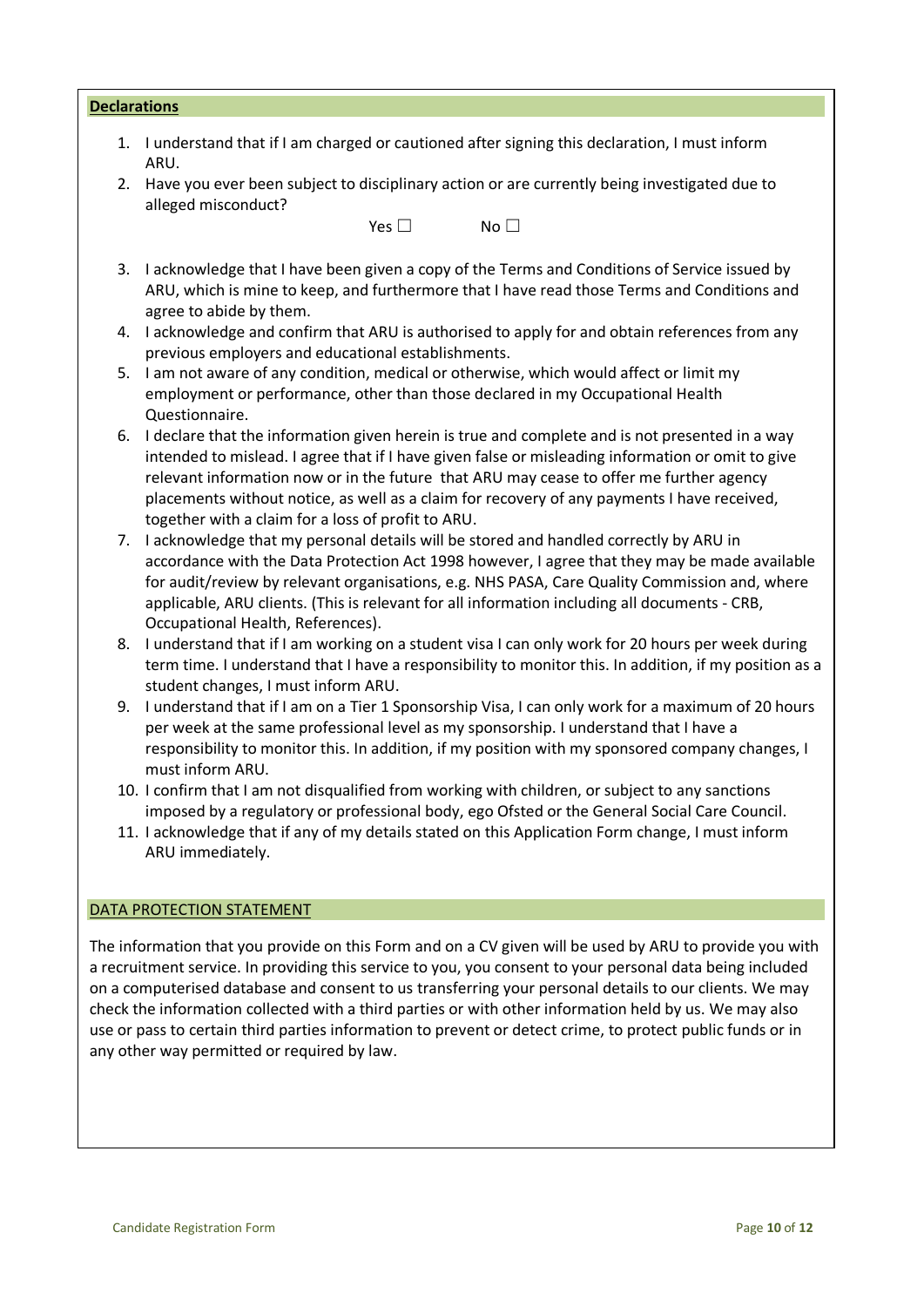I hereby confirm that the information given is true and correct. I consent to my personal data and CV being forwarded to clients. I consent to the outcome of references being passed onto potential employers.

#### Signed: **DATE:** DATE: **DATE:** DATE: **DATE:** DATE: DATE: DATE: DATE: DATE: DATE: DATE: DATE: DATE: DATE: DATE: DATE: DATE: DATE: DATE: DATE: DATE: DATE: DATE: DATE: DATE: DATE: DATE: DATE: DATE: DATE: DATE: DATE: DATE: DATE

# **EQUAL OPPORTUNITIES STATEMENT**

ARU is committed to a policy of equal opportunities for all work seekers and shall adhere to such a policy at all times and will review on an on-going basis on all aspects of recruitment to avoid unlawful or undesirable discrimination. We will treat everyone equally irrespective of sex, sexual orientation, marital status, age, disability, race, colour, ethnic or national origin, religion, political beliefs or membership or non-membership of a Trade Union and we place an obligation upon all staff to respect and act in accordance with the policy.

ARU shall not discriminate unlawfully when deciding which candidate/temporary worker is submitted for a vacancy or assignment, or in any terms of employment or terms of engagement for temporary workers. ARU will ensure that each candidate is assessed only in accordance with candidate's merits, qualifications and ability to perform the relevant duties required by the particular vacancy. To help us monitor the effectiveness of this policy you are requested to complete this optional section.

# **ETHNIC CATEGORY**

Please note the ethnic questions are not about nationality, place of birth or citizenship. UK citizens can belong to any of the ethnic categories indicated.

Please tick the box which best describes the ethnic category to which you belong.

| $\Box$ Irish<br>$\Box$ Other White<br>$\Box$ British<br>White                                                                                                              |  |
|----------------------------------------------------------------------------------------------------------------------------------------------------------------------------|--|
| White and Black Caribbean<br>$\Box$ White and Black African $\Box$ White and Asian<br>Mixed                                                                                |  |
| <b>Other mixed</b>                                                                                                                                                         |  |
| $\Box$ Bangladeshi<br>Asian or Asian British<br>$\Box$ Indian<br>$\Box$ Pakistani<br>$\Box$ Other Asian                                                                    |  |
| Black or Black British $\Box$ Black Caribbean $\Box$ Black African<br>$\Box$ Other Black                                                                                   |  |
| Chinese or Chinese British or other ethnic group: $\Box$ Chinese<br>$\Box$ Other ethnic group                                                                              |  |
| $\square$ Male<br>Gender: Please tick appropriate box<br>$\Box$ Female                                                                                                     |  |
| Date of Birth $/$ /<br>$\Box$<br>Age                                                                                                                                       |  |
| Disability: Please state if you have any long term physical or mental condition that affects your ability to<br>$\Box$ Yes<br>carry out day to day activities<br>$\Box$ No |  |